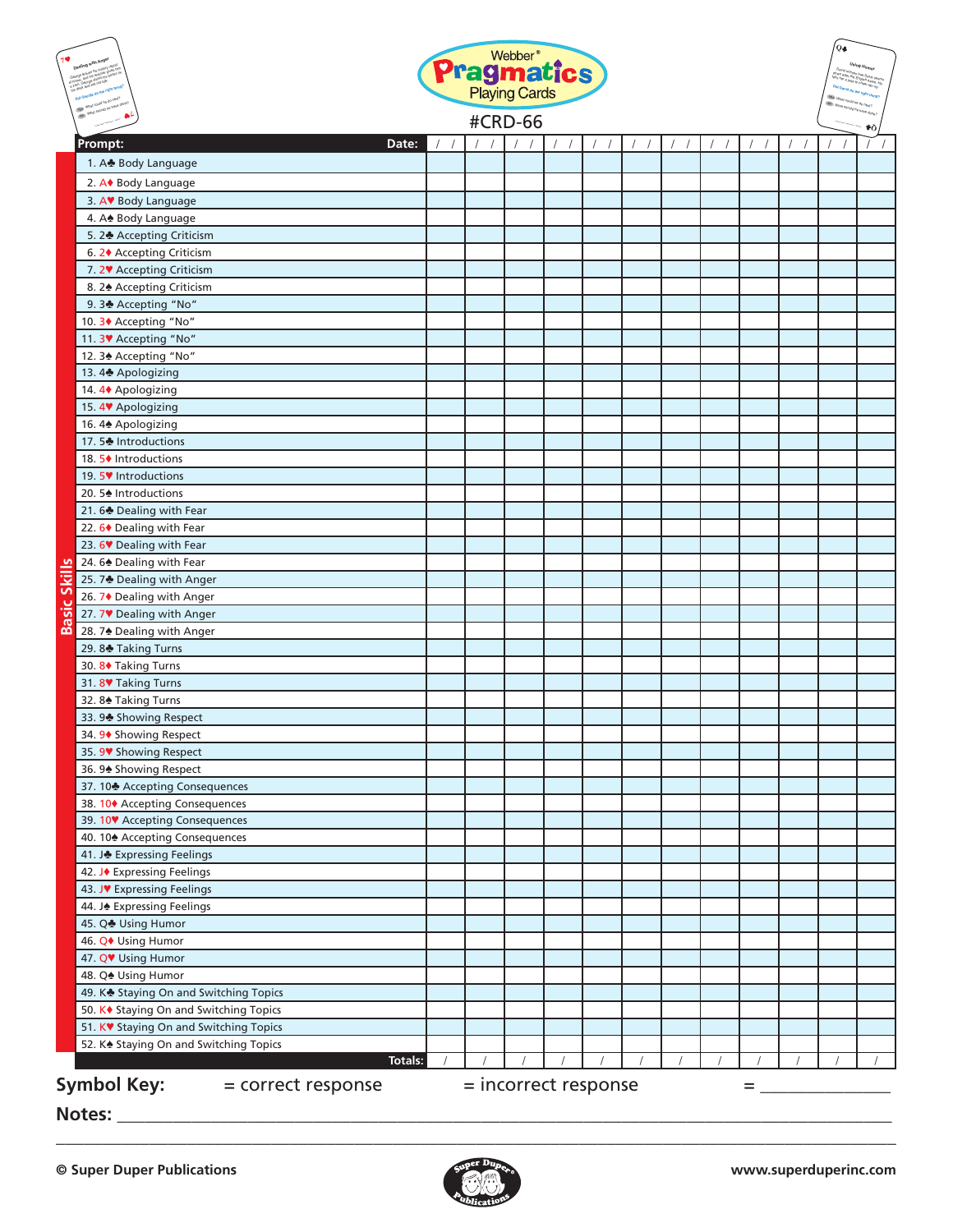|                  |                                               | <b>Pragmatics</b><br><b>#CRD-66</b> |                      |                  |          |  |  |  | Q≰ |  |  |  |
|------------------|-----------------------------------------------|-------------------------------------|----------------------|------------------|----------|--|--|--|----|--|--|--|
|                  |                                               |                                     |                      |                  |          |  |  |  |    |  |  |  |
|                  | Prompt:<br>Date:                              |                                     | $\left  \right $     | $\left  \right $ | $\prime$ |  |  |  |    |  |  |  |
|                  | 1. A Asking Questions                         |                                     |                      |                  |          |  |  |  |    |  |  |  |
|                  | 2. A◆ Asking Questions                        |                                     |                      |                  |          |  |  |  |    |  |  |  |
|                  | 3. AV Asking Questions                        |                                     |                      |                  |          |  |  |  |    |  |  |  |
|                  | 4. A. Asking Questions                        |                                     |                      |                  |          |  |  |  |    |  |  |  |
|                  | 5. 2 Getting the Teacher's Attention          |                                     |                      |                  |          |  |  |  |    |  |  |  |
|                  | 6. 2♦ Getting the Teacher's Attention         |                                     |                      |                  |          |  |  |  |    |  |  |  |
|                  | 7. 2V Getting the Teacher's Attention         |                                     |                      |                  |          |  |  |  |    |  |  |  |
|                  | 8. 24 Getting the Teacher's Attention         |                                     |                      |                  |          |  |  |  |    |  |  |  |
|                  | 9.34 Accepting Compliments                    |                                     |                      |                  |          |  |  |  |    |  |  |  |
|                  | 10. 3♦ Accepting Compliments                  |                                     |                      |                  |          |  |  |  |    |  |  |  |
|                  | 11. 3V Accepting Compliments                  |                                     |                      |                  |          |  |  |  |    |  |  |  |
|                  | 12. 34 Accepting Compliments                  |                                     |                      |                  |          |  |  |  |    |  |  |  |
|                  | 13.4 Giving Compliments                       |                                     |                      |                  |          |  |  |  |    |  |  |  |
|                  | 14. 4 <sup>+</sup> Giving Compliments         |                                     |                      |                  |          |  |  |  |    |  |  |  |
|                  | 15.4 Giving Compliments                       |                                     |                      |                  |          |  |  |  |    |  |  |  |
|                  | 16.4 <sup>*</sup> Giving Compliments          |                                     |                      |                  |          |  |  |  |    |  |  |  |
|                  | 17.5 Dealing with Success                     |                                     |                      |                  |          |  |  |  |    |  |  |  |
|                  | 18. 5♦ Dealing with Success                   |                                     |                      |                  |          |  |  |  |    |  |  |  |
|                  | 19. 5 <sup>V</sup> Dealing with Success       |                                     |                      |                  |          |  |  |  |    |  |  |  |
|                  | 20. 5 <sup>*</sup> Dealing with Success       |                                     |                      |                  |          |  |  |  |    |  |  |  |
|                  | 21.6 Dealing with Failure                     |                                     |                      |                  |          |  |  |  |    |  |  |  |
|                  | 22. 6♦ Dealing with Failure                   |                                     |                      |                  |          |  |  |  |    |  |  |  |
|                  | 23. 6 <sup>V</sup> Dealing with Failure       |                                     |                      |                  |          |  |  |  |    |  |  |  |
|                  | 24.6 Dealing with Failure                     |                                     |                      |                  |          |  |  |  |    |  |  |  |
|                  | 25.7 Group Participation                      |                                     |                      |                  |          |  |  |  |    |  |  |  |
|                  | 26. 7◆ Group Participation                    |                                     |                      |                  |          |  |  |  |    |  |  |  |
|                  | 27.7 V Group Participation                    |                                     |                      |                  |          |  |  |  |    |  |  |  |
|                  | 28. 74 Group Participation                    |                                     |                      |                  |          |  |  |  |    |  |  |  |
| Classroom Skills | 29.8 Asking for Help                          |                                     |                      |                  |          |  |  |  |    |  |  |  |
|                  | 30. 8◆ Asking for Help                        |                                     |                      |                  |          |  |  |  |    |  |  |  |
|                  | 31.8 Asking for Help                          |                                     |                      |                  |          |  |  |  |    |  |  |  |
|                  | 32.8 <sup>*</sup> Asking for Help             |                                     |                      |                  |          |  |  |  |    |  |  |  |
|                  | 33.9 Asking Permission                        |                                     |                      |                  |          |  |  |  |    |  |  |  |
|                  | 34. 9 <sup>+</sup> Asking Permission          |                                     |                      |                  |          |  |  |  |    |  |  |  |
|                  | 35. 9V Asking Permission                      |                                     |                      |                  |          |  |  |  |    |  |  |  |
|                  | 36. 9 <sup>h</sup> Asking Permission          |                                     |                      |                  |          |  |  |  |    |  |  |  |
|                  | 37. 10 <sup>+</sup> Expressing an Opinion     |                                     |                      |                  |          |  |  |  |    |  |  |  |
|                  | 38. 10◆ Expressing an Opinion                 |                                     |                      |                  |          |  |  |  |    |  |  |  |
|                  | 39. 10 <sup>₩</sup> Expressing an Opinion     |                                     |                      |                  |          |  |  |  |    |  |  |  |
|                  | 40. 10 <sup>+</sup> Expressing an Opinion     |                                     |                      |                  |          |  |  |  |    |  |  |  |
|                  | 41. J Giving Information                      |                                     |                      |                  |          |  |  |  |    |  |  |  |
|                  | 42. J◆ Giving Information                     |                                     |                      |                  |          |  |  |  |    |  |  |  |
|                  | 43. JV Giving Information                     |                                     |                      |                  |          |  |  |  |    |  |  |  |
|                  | 44. J. Giving Information                     |                                     |                      |                  |          |  |  |  |    |  |  |  |
|                  | 45. Q Dealing with Embarrassment              |                                     |                      |                  |          |  |  |  |    |  |  |  |
|                  | 46. Q <sup>+</sup> Dealing with Embarrassment |                                     |                      |                  |          |  |  |  |    |  |  |  |
|                  | 47. QV Dealing with Embarrassment             |                                     |                      |                  |          |  |  |  |    |  |  |  |
|                  | 48. Q <sup>*</sup> Dealing with Embarrassment |                                     |                      |                  |          |  |  |  |    |  |  |  |
|                  | 49. K <sup>®</sup> Listening                  |                                     |                      |                  |          |  |  |  |    |  |  |  |
|                  | 50. K◆ Listening                              |                                     |                      |                  |          |  |  |  |    |  |  |  |
|                  | 51. K♥ Listening                              |                                     |                      |                  |          |  |  |  |    |  |  |  |
|                  | 52. K <sup>®</sup> Listening                  |                                     |                      |                  |          |  |  |  |    |  |  |  |
|                  | Totals:                                       |                                     |                      |                  |          |  |  |  |    |  |  |  |
|                  | <b>Symbol Key:</b><br>= correct response      |                                     | = incorrect response |                  |          |  |  |  | =  |  |  |  |

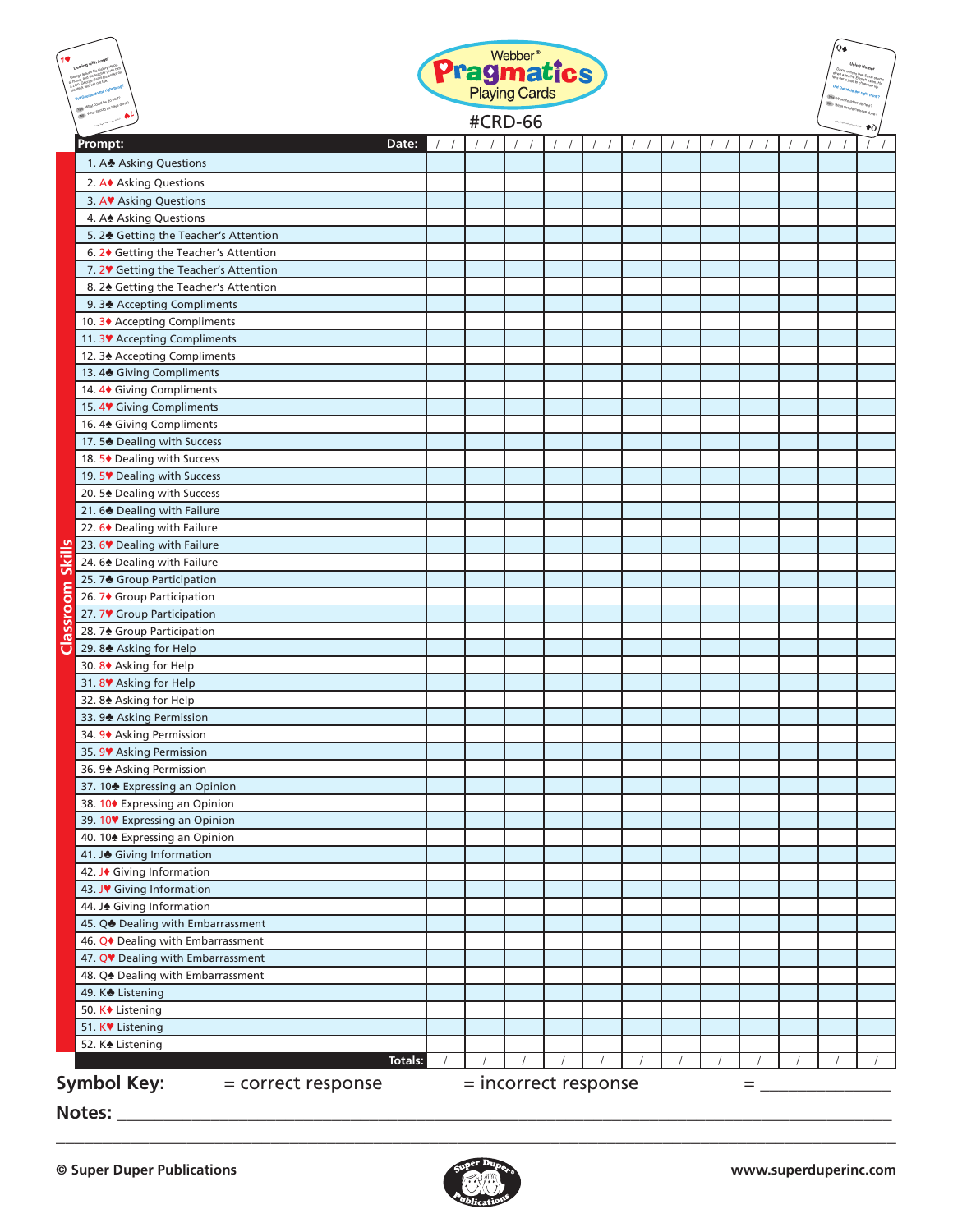| <b>Pragmatics</b><br>#CRD-66 |                                                                         |          |  |  |  |  | Q≰ |  |  |  |  |  |  |
|------------------------------|-------------------------------------------------------------------------|----------|--|--|--|--|----|--|--|--|--|--|--|
|                              |                                                                         |          |  |  |  |  |    |  |  |  |  |  |  |
| Prompt:                      | Date:                                                                   |          |  |  |  |  |    |  |  |  |  |  |  |
|                              | 1. A Accepting Apologies                                                |          |  |  |  |  |    |  |  |  |  |  |  |
|                              | 2. A◆ Accepting Apologies                                               |          |  |  |  |  |    |  |  |  |  |  |  |
|                              | 3. AV Accepting Apologies                                               |          |  |  |  |  |    |  |  |  |  |  |  |
|                              | 4. A $\triangle$ Accepting Apologies                                    |          |  |  |  |  |    |  |  |  |  |  |  |
|                              | 5. 2 Agreeing or Disagreeing                                            |          |  |  |  |  |    |  |  |  |  |  |  |
|                              | 6. 2♦ Agreeing or Disagreeing                                           |          |  |  |  |  |    |  |  |  |  |  |  |
|                              | 7. 2 <sup>V</sup> Agreeing or Disagreeing                               |          |  |  |  |  |    |  |  |  |  |  |  |
|                              | 8. 24 Agreeing or Disagreeing                                           |          |  |  |  |  |    |  |  |  |  |  |  |
|                              | 9. 3 Asking a Favor                                                     |          |  |  |  |  |    |  |  |  |  |  |  |
|                              | 10. 3◆ Asking a Favor                                                   |          |  |  |  |  |    |  |  |  |  |  |  |
|                              | 11. 3 <sup>V</sup> Asking a Favor                                       |          |  |  |  |  |    |  |  |  |  |  |  |
|                              | 12. 3 <sup>*</sup> Asking a Favor                                       |          |  |  |  |  |    |  |  |  |  |  |  |
|                              | 13.4 Dealing with Teasing                                               |          |  |  |  |  |    |  |  |  |  |  |  |
|                              | 14. 4 <sup>+</sup> Dealing with Teasing                                 |          |  |  |  |  |    |  |  |  |  |  |  |
|                              | 15. 4V Dealing with Teasing                                             |          |  |  |  |  |    |  |  |  |  |  |  |
|                              | 16.4 <sup>*</sup> Dealing with Teasing                                  |          |  |  |  |  |    |  |  |  |  |  |  |
|                              | 17.5 Dealing with Bullying<br>18. 5◆ Dealing with Bullying              |          |  |  |  |  |    |  |  |  |  |  |  |
|                              | 19. 5 <sup>V</sup> Dealing with Bullying                                |          |  |  |  |  |    |  |  |  |  |  |  |
|                              | 20. 54 Dealing with Bullying                                            |          |  |  |  |  |    |  |  |  |  |  |  |
|                              | 21. 6 Dealing with Peer Pressure                                        |          |  |  |  |  |    |  |  |  |  |  |  |
|                              | 22. 6♦ Dealing with Peer Pressure                                       |          |  |  |  |  |    |  |  |  |  |  |  |
| <b>Skill</b>                 | 23.6 Dealing with Peer Pressure                                         |          |  |  |  |  |    |  |  |  |  |  |  |
|                              | 24.64 Dealing with Peer Pressure                                        |          |  |  |  |  |    |  |  |  |  |  |  |
| ction                        | 25. 7 Maintaining Friendships                                           |          |  |  |  |  |    |  |  |  |  |  |  |
|                              | 26. 7♦ Maintaining Friendships                                          |          |  |  |  |  |    |  |  |  |  |  |  |
|                              | 27.7 Maintaining Friendships                                            |          |  |  |  |  |    |  |  |  |  |  |  |
| er<br>Intera                 | 28. 7 <sup>4</sup> Maintaining Friendships                              |          |  |  |  |  |    |  |  |  |  |  |  |
|                              | 29.8₺ Telling on Others                                                 |          |  |  |  |  |    |  |  |  |  |  |  |
| <b>Pe</b>                    | 30.8◆ Telling on Others                                                 |          |  |  |  |  |    |  |  |  |  |  |  |
|                              | 31.8 <sup>V</sup> Telling on Others                                     |          |  |  |  |  |    |  |  |  |  |  |  |
|                              | 32.8 <sup>+</sup> Telling on Others                                     |          |  |  |  |  |    |  |  |  |  |  |  |
|                              | 33.9 Giving Advice                                                      |          |  |  |  |  |    |  |  |  |  |  |  |
|                              | 34. 9◆ Giving Advice                                                    |          |  |  |  |  |    |  |  |  |  |  |  |
|                              | 35. 9 Giving Advice                                                     |          |  |  |  |  |    |  |  |  |  |  |  |
|                              | 36.94 Giving Advice                                                     |          |  |  |  |  |    |  |  |  |  |  |  |
|                              | 37. 10 Joining a Conversation                                           |          |  |  |  |  |    |  |  |  |  |  |  |
|                              | 38. 10♦ Joining a Conversation                                          |          |  |  |  |  |    |  |  |  |  |  |  |
|                              | 39. 10 <sup>V</sup> Joining a Conversation                              |          |  |  |  |  |    |  |  |  |  |  |  |
|                              | 40. 10 <sup>+</sup> Joining a Conversation                              |          |  |  |  |  |    |  |  |  |  |  |  |
|                              | 41. J Visiting a Sick Friend                                            |          |  |  |  |  |    |  |  |  |  |  |  |
|                              | 42. J◆ Visiting a Sick Friend                                           |          |  |  |  |  |    |  |  |  |  |  |  |
|                              | 43. JV Visiting a Sick Friend                                           |          |  |  |  |  |    |  |  |  |  |  |  |
|                              | 44. J. Visiting a Sick Friend                                           |          |  |  |  |  |    |  |  |  |  |  |  |
|                              | 45. Q♣ Compromising                                                     |          |  |  |  |  |    |  |  |  |  |  |  |
|                              | 46. Q◆ Compromising                                                     |          |  |  |  |  |    |  |  |  |  |  |  |
|                              | 47. QV Compromising                                                     |          |  |  |  |  |    |  |  |  |  |  |  |
|                              | 48. Q <sup>*</sup> Compromising                                         |          |  |  |  |  |    |  |  |  |  |  |  |
|                              | 49. KS Expressing Empathy and Grief                                     |          |  |  |  |  |    |  |  |  |  |  |  |
|                              | 50. K◆ Expressing Empathy and Grief                                     |          |  |  |  |  |    |  |  |  |  |  |  |
|                              | 51. KV Expressing Empathy and Grief                                     |          |  |  |  |  |    |  |  |  |  |  |  |
|                              | 52. K <sup>*</sup> Expressing Empathy and Grief<br>Totals:              | $\prime$ |  |  |  |  |    |  |  |  |  |  |  |
|                              |                                                                         |          |  |  |  |  |    |  |  |  |  |  |  |
| Notes:                       | <b>Symbol Key:</b><br>$=$ incorrect response<br>= correct response<br>= |          |  |  |  |  |    |  |  |  |  |  |  |



\_\_\_\_\_\_\_\_\_\_\_\_\_\_\_\_\_\_\_\_\_\_\_\_\_\_\_\_\_\_\_\_\_\_\_\_\_\_\_\_\_\_\_\_\_\_\_\_\_\_\_\_\_\_\_\_\_\_\_\_\_\_\_\_\_\_\_\_\_\_\_\_\_\_\_\_\_\_\_\_\_\_\_\_\_\_\_\_\_\_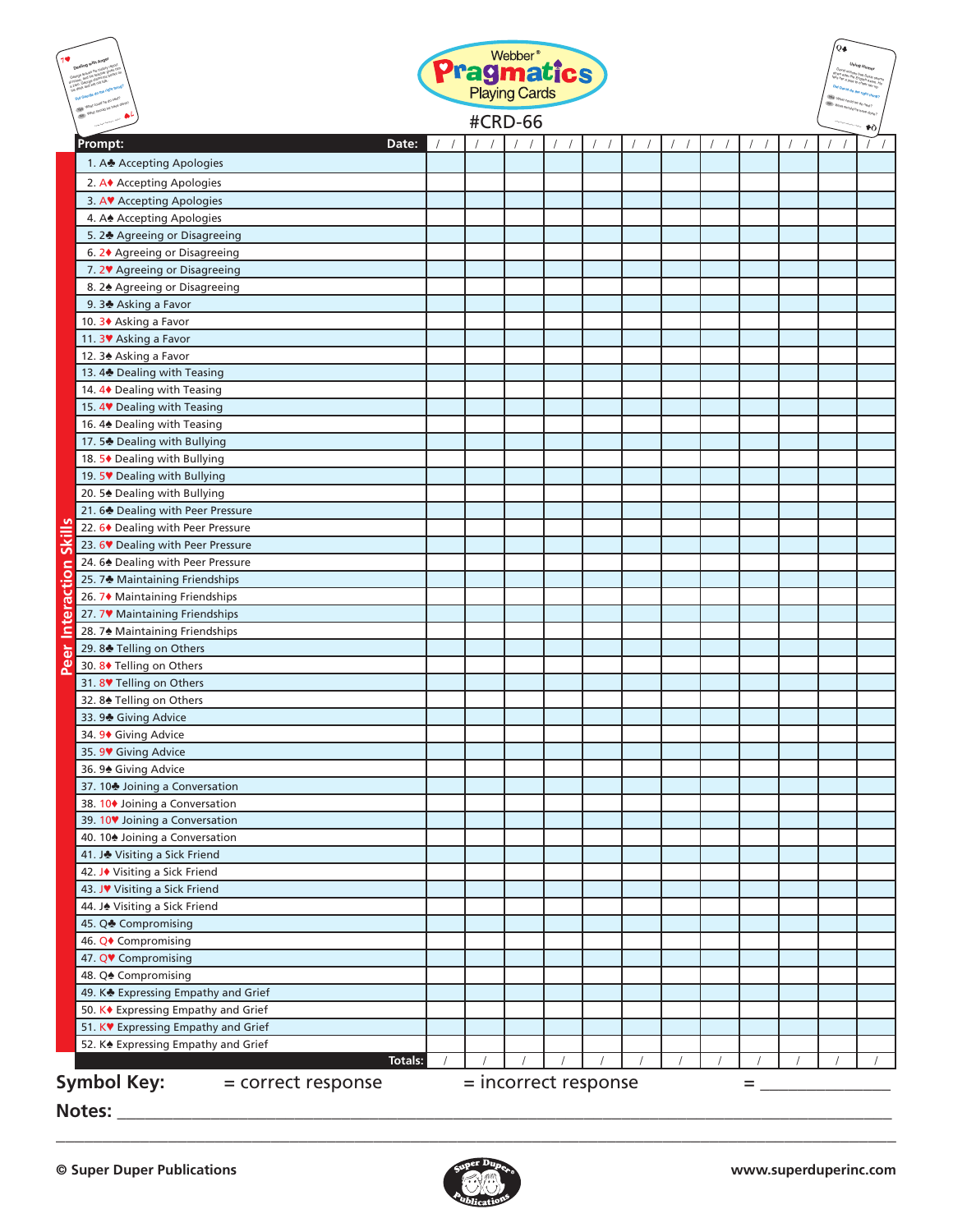|                     | <b>Pragmatics</b>                                               |  |  |                      |  |  | $Q\clubsuit$ |   |  |  |    |
|---------------------|-----------------------------------------------------------------|--|--|----------------------|--|--|--------------|---|--|--|----|
|                     |                                                                 |  |  | <b>#CRD-66</b>       |  |  |              |   |  |  | ዎስ |
|                     | Prompt:<br>Date:                                                |  |  |                      |  |  |              |   |  |  |    |
|                     | 1. A Accepting Discipline                                       |  |  |                      |  |  |              |   |  |  |    |
|                     | 2. A◆ Accepting Discipline                                      |  |  |                      |  |  |              |   |  |  |    |
|                     | 3. AV Accepting Discipline                                      |  |  |                      |  |  |              |   |  |  |    |
|                     | 4. A Accepting Discipline                                       |  |  |                      |  |  |              |   |  |  |    |
|                     | 5. 2 Following Directions                                       |  |  |                      |  |  |              |   |  |  |    |
|                     | 6. 2 <sup>+</sup> Following Directions                          |  |  |                      |  |  |              |   |  |  |    |
|                     | 7. 2 <sup>V</sup> Following Directions                          |  |  |                      |  |  |              |   |  |  |    |
|                     | 8. 24 Following Directions                                      |  |  |                      |  |  |              |   |  |  |    |
|                     | 9.3 Getting Information                                         |  |  |                      |  |  |              |   |  |  |    |
|                     | 10. 3♦ Getting Information                                      |  |  |                      |  |  |              |   |  |  |    |
|                     | 11. 3V Getting Information<br>12. 34 Getting Information        |  |  |                      |  |  |              |   |  |  |    |
|                     | 13.4 Making a Suggestion                                        |  |  |                      |  |  |              |   |  |  |    |
|                     | 14. 4◆ Making a Suggestion                                      |  |  |                      |  |  |              |   |  |  |    |
|                     | 15. 4 <sup>V</sup> Making a Suggestion                          |  |  |                      |  |  |              |   |  |  |    |
|                     | 16.4 <sup>*</sup> Making a Suggestion                           |  |  |                      |  |  |              |   |  |  |    |
|                     | 17.5 Reporting Emergencies                                      |  |  |                      |  |  |              |   |  |  |    |
|                     | 18. 5♦ Reporting Emergencies                                    |  |  |                      |  |  |              |   |  |  |    |
|                     | 19. 5 <sup>V</sup> Reporting Emergencies                        |  |  |                      |  |  |              |   |  |  |    |
|                     | 20. 5 <sup>*</sup> Reporting Emergencies                        |  |  |                      |  |  |              |   |  |  |    |
| <b>v</b>            | 21.6◆ Reporting Inappropriate Behavior                          |  |  |                      |  |  |              |   |  |  |    |
|                     | 22. 6◆ Reporting Inappropriate Behavior                         |  |  |                      |  |  |              |   |  |  |    |
| Skill               | 23. 6 <sup>V</sup> Reporting Inappropriate Behavior             |  |  |                      |  |  |              |   |  |  |    |
| ā                   | 24.6 <sup>+</sup> Reporting Inappropriate Behavior              |  |  |                      |  |  |              |   |  |  |    |
| ŧ                   | 25.7 Shopping Behavior                                          |  |  |                      |  |  |              |   |  |  |    |
|                     | 26. 7◆ Shopping Behavior                                        |  |  |                      |  |  |              |   |  |  |    |
|                     | 27.7♥ Shopping Behavior                                         |  |  |                      |  |  |              |   |  |  |    |
| <b>Adult Intera</b> | 28. 7 <sup>★</sup> Shopping Behavior                            |  |  |                      |  |  |              |   |  |  |    |
|                     | 29.8₺ Theater Behavior                                          |  |  |                      |  |  |              |   |  |  |    |
|                     | 30. 8◆ Theater Behavior                                         |  |  |                      |  |  |              |   |  |  |    |
|                     | 31.8 <sup>*</sup> Theater Behavior                              |  |  |                      |  |  |              |   |  |  |    |
|                     | 32.8 <sup>★</sup> Theater Behavior                              |  |  |                      |  |  |              |   |  |  |    |
|                     | 33.9 <sup>*</sup> Volunteering                                  |  |  |                      |  |  |              |   |  |  |    |
|                     | 34. 9♦ Volunteering                                             |  |  |                      |  |  |              |   |  |  |    |
|                     | 35. 9♥ Volunteering                                             |  |  |                      |  |  |              |   |  |  |    |
|                     | 36.9 <sup>★</sup> Volunteering                                  |  |  |                      |  |  |              |   |  |  |    |
|                     | 37. 10 Following Safety Rules<br>38. 10◆ Following Safety Rules |  |  |                      |  |  |              |   |  |  |    |
|                     | 39. 10 <sup>₩</sup> Following Safety Rules                      |  |  |                      |  |  |              |   |  |  |    |
|                     | 40. 10 <sup>+</sup> Following Safety Rules                      |  |  |                      |  |  |              |   |  |  |    |
|                     | 41. J. Making an Appointment                                    |  |  |                      |  |  |              |   |  |  |    |
|                     | 42. J◆ Making an Appointment                                    |  |  |                      |  |  |              |   |  |  |    |
|                     | 43. J♥ Making an Appointment                                    |  |  |                      |  |  |              |   |  |  |    |
|                     | 44. J. Making an Appointment                                    |  |  |                      |  |  |              |   |  |  |    |
|                     | 45. Q♣ Talking on the Phone                                     |  |  |                      |  |  |              |   |  |  |    |
|                     | 46. Q◆ Talking on the Phone                                     |  |  |                      |  |  |              |   |  |  |    |
|                     | 47. Q <sup>*</sup> Talking on the Phone                         |  |  |                      |  |  |              |   |  |  |    |
|                     | 48. Q <sup>*</sup> Talking on the Phone                         |  |  |                      |  |  |              |   |  |  |    |
|                     | 49. K <sup>*</sup> Using the Computer, Email, and Cell Phone    |  |  |                      |  |  |              |   |  |  |    |
|                     | 50. K <sup>+</sup> Using the Computer, Email, and Cell Phone    |  |  |                      |  |  |              |   |  |  |    |
|                     | 51. KV Using the Computer, Email, and Cell Phone                |  |  |                      |  |  |              |   |  |  |    |
|                     | 52. K <sup>*</sup> Using the Computer, Email, and Cell Phone    |  |  |                      |  |  |              |   |  |  |    |
|                     | Totals:                                                         |  |  |                      |  |  |              |   |  |  |    |
|                     | Symbol Key:<br>= correct response                               |  |  | = incorrect response |  |  |              | = |  |  |    |
|                     | <b>Notes:</b>                                                   |  |  |                      |  |  |              |   |  |  |    |



\_\_\_\_\_\_\_\_\_\_\_\_\_\_\_\_\_\_\_\_\_\_\_\_\_\_\_\_\_\_\_\_\_\_\_\_\_\_\_\_\_\_\_\_\_\_\_\_\_\_\_\_\_\_\_\_\_\_\_\_\_\_\_\_\_\_\_\_\_\_\_\_\_\_\_\_\_\_\_\_\_\_\_\_\_\_\_\_\_\_